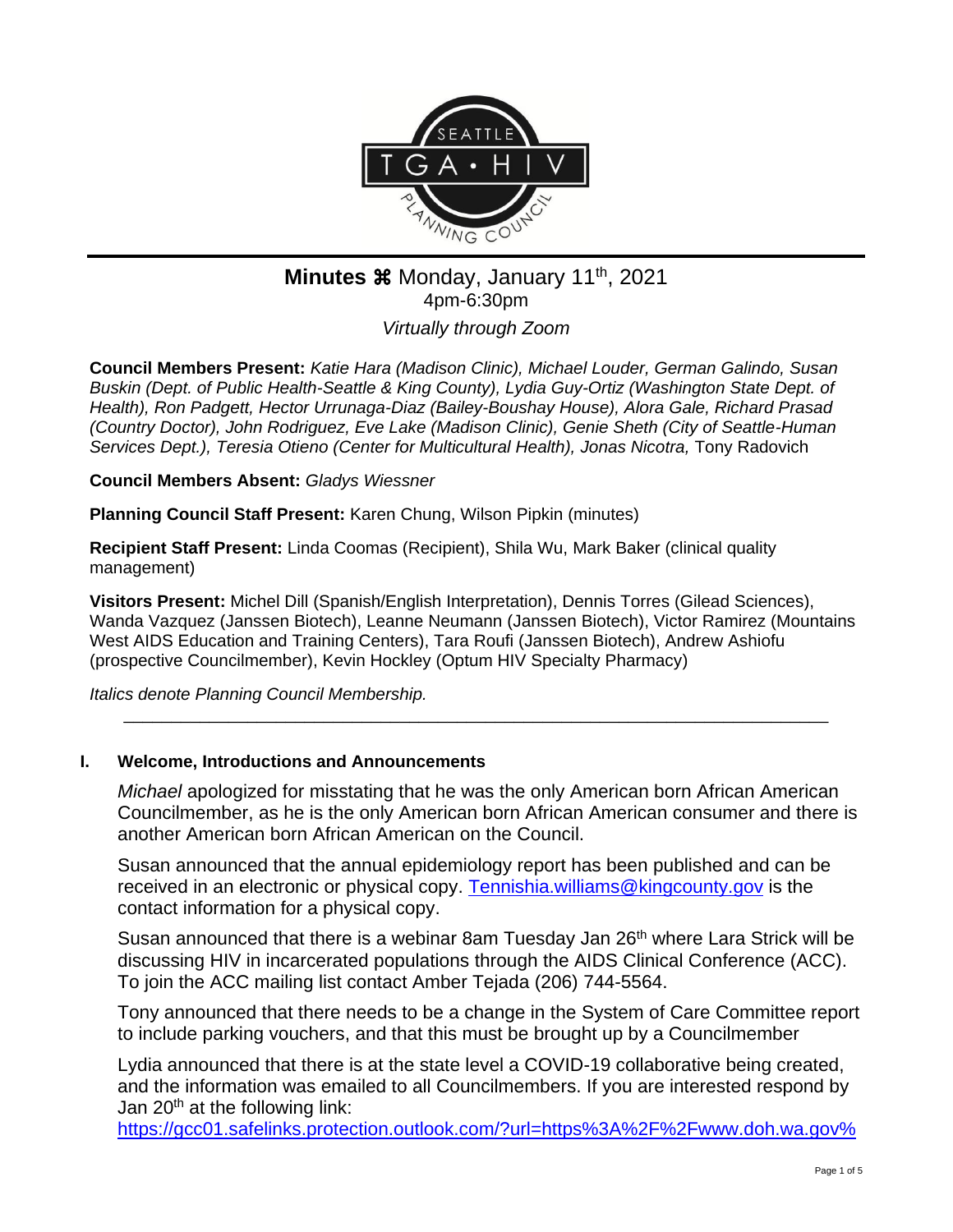[2FEmergencies%2FCOVID19%2FVaccineInformation%2FEngagement%2FCollaborative](https://gcc01.safelinks.protection.outlook.com/?url=https%3A%2F%2Fwww.doh.wa.gov%2FEmergencies%2FCOVID19%2FVaccineInformation%2FEngagement%2FCollaborative&data=04%7C01%7Ckchung%40kingcounty.gov%7Ca6e8d1a956e64b1719f408d8b2698b76%7Cbae5059a76f049d7999672dfe95d69c7%7C0%7C0%7C637455513693821204%7CUnknown%7CTWFpbGZsb3d8eyJWIjoiMC4wLjAwMDAiLCJQIjoiV2luMzIiLCJBTiI6Ik1haWwiLCJXVCI6Mn0%3D%7C1000&sdata=38PGyFbCPubirJostRcgbs47TquVprPa8hGDdFziEdI%3D&reserved=0) [&data=04%7C01%7Ckchung%40kingcounty.gov%7Ca6e8d1a956e64b1719f408d8b2698](https://gcc01.safelinks.protection.outlook.com/?url=https%3A%2F%2Fwww.doh.wa.gov%2FEmergencies%2FCOVID19%2FVaccineInformation%2FEngagement%2FCollaborative&data=04%7C01%7Ckchung%40kingcounty.gov%7Ca6e8d1a956e64b1719f408d8b2698b76%7Cbae5059a76f049d7999672dfe95d69c7%7C0%7C0%7C637455513693821204%7CUnknown%7CTWFpbGZsb3d8eyJWIjoiMC4wLjAwMDAiLCJQIjoiV2luMzIiLCJBTiI6Ik1haWwiLCJXVCI6Mn0%3D%7C1000&sdata=38PGyFbCPubirJostRcgbs47TquVprPa8hGDdFziEdI%3D&reserved=0) [b76%7Cbae5059a76f049d7999672dfe95d69c7%7C0%7C0%7C637455513693821204%](https://gcc01.safelinks.protection.outlook.com/?url=https%3A%2F%2Fwww.doh.wa.gov%2FEmergencies%2FCOVID19%2FVaccineInformation%2FEngagement%2FCollaborative&data=04%7C01%7Ckchung%40kingcounty.gov%7Ca6e8d1a956e64b1719f408d8b2698b76%7Cbae5059a76f049d7999672dfe95d69c7%7C0%7C0%7C637455513693821204%7CUnknown%7CTWFpbGZsb3d8eyJWIjoiMC4wLjAwMDAiLCJQIjoiV2luMzIiLCJBTiI6Ik1haWwiLCJXVCI6Mn0%3D%7C1000&sdata=38PGyFbCPubirJostRcgbs47TquVprPa8hGDdFziEdI%3D&reserved=0) [7CUnknown%7CTWFpbGZsb3d8eyJWIjoiMC4wLjAwMDAiLCJQIjoiV2luMzIiLCJBTiI6Ik1](https://gcc01.safelinks.protection.outlook.com/?url=https%3A%2F%2Fwww.doh.wa.gov%2FEmergencies%2FCOVID19%2FVaccineInformation%2FEngagement%2FCollaborative&data=04%7C01%7Ckchung%40kingcounty.gov%7Ca6e8d1a956e64b1719f408d8b2698b76%7Cbae5059a76f049d7999672dfe95d69c7%7C0%7C0%7C637455513693821204%7CUnknown%7CTWFpbGZsb3d8eyJWIjoiMC4wLjAwMDAiLCJQIjoiV2luMzIiLCJBTiI6Ik1haWwiLCJXVCI6Mn0%3D%7C1000&sdata=38PGyFbCPubirJostRcgbs47TquVprPa8hGDdFziEdI%3D&reserved=0) [haWwiLCJXVCI6Mn0%3D%7C1000&sdata=38PGyFbCPubirJostRcgbs47TquVprPa8hG](https://gcc01.safelinks.protection.outlook.com/?url=https%3A%2F%2Fwww.doh.wa.gov%2FEmergencies%2FCOVID19%2FVaccineInformation%2FEngagement%2FCollaborative&data=04%7C01%7Ckchung%40kingcounty.gov%7Ca6e8d1a956e64b1719f408d8b2698b76%7Cbae5059a76f049d7999672dfe95d69c7%7C0%7C0%7C637455513693821204%7CUnknown%7CTWFpbGZsb3d8eyJWIjoiMC4wLjAwMDAiLCJQIjoiV2luMzIiLCJBTiI6Ik1haWwiLCJXVCI6Mn0%3D%7C1000&sdata=38PGyFbCPubirJostRcgbs47TquVprPa8hGDdFziEdI%3D&reserved=0) [DdFziEdI%3D&reserved=0](https://gcc01.safelinks.protection.outlook.com/?url=https%3A%2F%2Fwww.doh.wa.gov%2FEmergencies%2FCOVID19%2FVaccineInformation%2FEngagement%2FCollaborative&data=04%7C01%7Ckchung%40kingcounty.gov%7Ca6e8d1a956e64b1719f408d8b2698b76%7Cbae5059a76f049d7999672dfe95d69c7%7C0%7C0%7C637455513693821204%7CUnknown%7CTWFpbGZsb3d8eyJWIjoiMC4wLjAwMDAiLCJQIjoiV2luMzIiLCJBTiI6Ik1haWwiLCJXVCI6Mn0%3D%7C1000&sdata=38PGyFbCPubirJostRcgbs47TquVprPa8hGDdFziEdI%3D&reserved=0)

## **II. Meeting Agenda**

There was an action added under System of Care Committee "Medical Transportation service units-parking vouchers."

 *The agenda was approved as amended by acclamation.*

## **III. Meeting Minutes**

- *The December minutes were approved as written by the following vote:*
	- In favor 11 *Michael, German, Susan, Katie, Lydia, Richard, Genie, Teresia, John, Richard, Alora*
	- Opposed -0-
	- Abstaining -2- *Eve*, *Hector*

# **IV. Public Comment**

#### None

## **V. Recipient Report (Linda)**

In compliance with King County procurement requirements, tomorrow at 1pm the request for applications (RFA) for dental providers will be released. This will be sent out to currently funded providers, possible new providers, and will be posted to the County website. Recipient staff is working on the large HIV care services RFA which will be released by the end of January. Recipient staff is working on the 4-month contracts for service gap prevention, which are being created due to the delay of the prioritization and allocation process. Award letters went out today. Mark has been working to get everyone up and running on the new client level data system called Provide. There will be an implementation learning curve, but it should streamline the process once everyone is used to it. In response to a question it was stated that information will be migrated from the old system CareWare to the new Provide system. There have been a few minor issues, but it has gone better than expected for a migration of this magnitude.

### **VI. Executive Committee Report (Michael & Katie)**

The committee report backs were pretty brief. There was discussion of troubles that people are finding in accessing care during COVID due to telehealth and not being able access services in person. Some consumers have been adversely impacted by this. There was discussion about the rollout of the vaccine, and if it would be possible to invite a subject matter expert to the Council to discuss that further.

# *<JONAS NICOTRA JOINED THE MEETING AT 4:33>*

*Jonas* stated there might be issues accessing the COVID vaccine and test for those who do not have insurance. It was stated people living with HIV (PLWH) have to have insurance to access care and treatment. It was stated that Public Health jurisdictions provide COVID testing free of charge at certain locations. Some agencies may charge for the test, and there were some around the holidays charging hundreds for the COVID test. If a subject matter expert is brought to speak at the Council, this would be a great topic for them to address. A Councilmember offered to personally walk *Jonas* through where to get free COVID tests in Snohomish County.

### **VII. Needs Assessment, Priority Setting & Resource Allocation Committee Report (Richard & Ron)**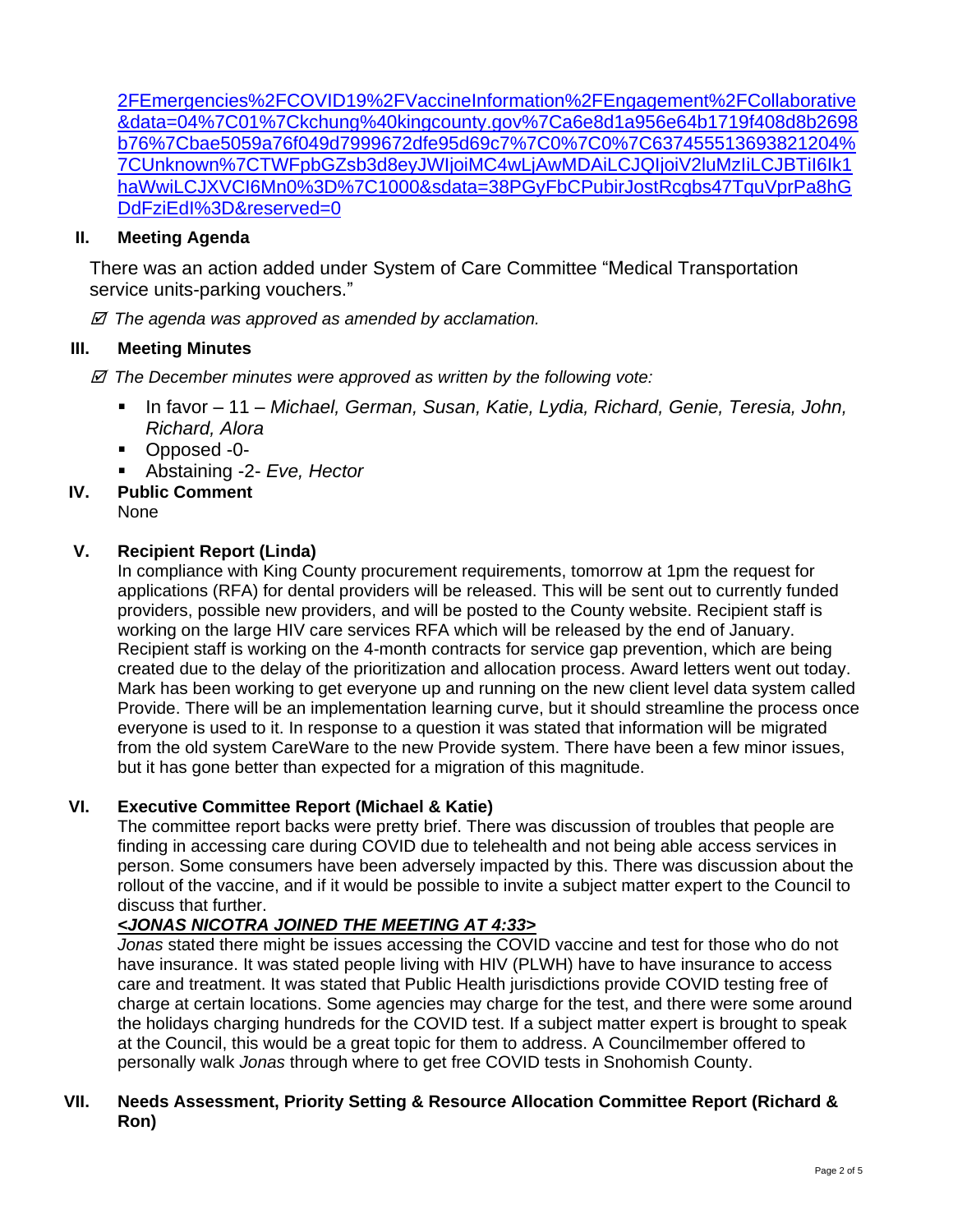This committee did not meet in December and will be meeting Thursday, January  $28<sup>th</sup>$  @ 4:30pm. The main work item will be needs assessment. There was a request to capacity build around telehealth, and how that can be supported at agencies.

## **VIII. Membership/Operations Committee Report (Eve)**

The focus of this committee has been on interviews and scheduling interviews. There was an interview at the last meeting, and 2 coming up. There are gaps in the position of mental health provider and someone who represents incarcerated PLWH. It was stated that Lina was approved by the Executive's Office but has not been present due to family issues. In response to a question, it was stated that there has been no contact made to the +Caucus email printed on the +Caucus brochures and business cards yet.

## **IX. +Caucus Report**

The discussion about keeping the +Caucus a safe space was brought up, but the discussion was tabled until *Teresia* could be present. As more movement is made toward recruitment and public facing work, there are fears about public disclosure of HIV status. There was discussion around outreach in Snohomish County. There was discussion about the rotating co-chair and whether or not this is allowable by the bylaws. There was discussion on the consumer handbook. There was information on a national webinar on telehealth sent out.

## **X. System of Care Committee Report**

Tony thanked his colleagues for the work that they accomplish together. There are 3 service standard updates that need to be approved including Non-Medical Case Management, Oral Health, and Outpatient Ambulatory Health Services-Treatment Adherence. In response to a question, it was stated that some of the dates are the days that the review of the document began, and some are the dates that review ended. If and when these standards are approved, the dates will be revised to today's date.

# *<RON PADGETT LEFT THE MEETING>*

Non-Medical Case Management Service Standards were reviewed. The only changes were to make the care plan a mutually agreed upon plan, and that the service needs to be provided in the language in which the client needs to receive service. Initial assessment should be completed within 30 days, and that this should lead to a mutually agreed upon care plan that includes next steps. To comply with state level shifts, the language was updated from Chemical Dependency Certification to Substance Use Disorder Professional Certification. In response to a question it was stated that the ensuring of a mutually agreed upon plan would be a part of the data gathered in the note taking process through an attestation of the case manager. The discussion around the timeline of the plan should also be reflected in the service plan. The measure of these standards is to check the documentation in the client record. It was highlighted that in the housing plan standard that the housing plan is reviewed and updated every 6 months and a copy is offered to the client. It was stated that this language about review and copy given should be used across the standards for this service category. In response to a question it was stated that these changes can be incorporated and approved in this meeting. It was decided to approve all three service standards review simultaneously.

### *<ALORA GALE LEFT THE MEETING>*

Outpatient Ambulatory Health Services – Treatment Adherence was reviewed next. The only change made was to 3.3 to change "Skill building" to "Skills building."

Oral Health was reviewed next. The point of this service category is to recruit and procure dentists for PLWH. There were no changes to this service standard.

There was a conversation around providing parking vouchers in NAPSRA, which could be used much like bus passes to ensure that people maintain contact with their health providers. This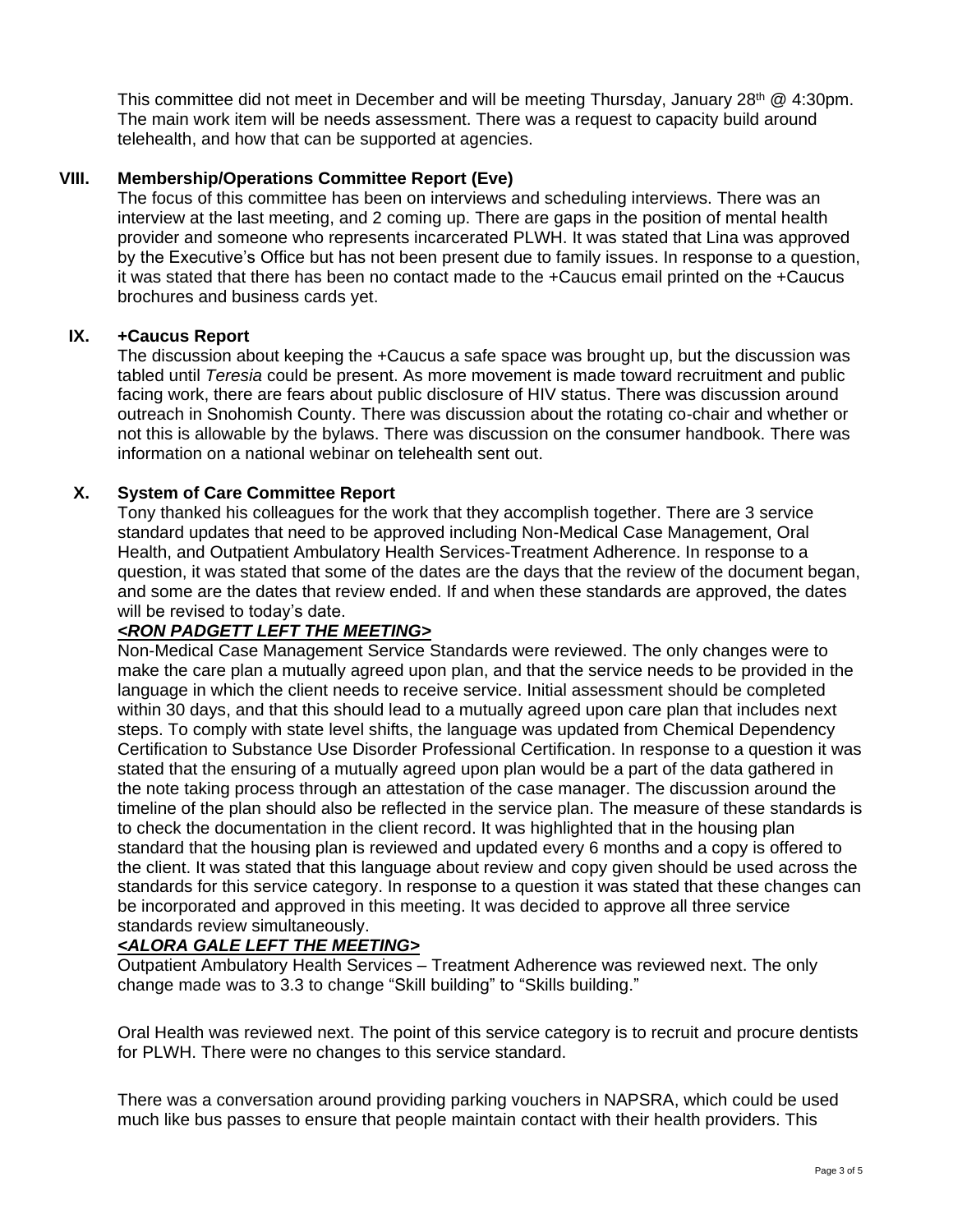could be nested as a service unit under Medical Transportation and could allow clients living out of their cars to more easily attend appointments. The previous barrier to this was that Ryan White Part A (RWPA) funds cannot be paid directly to clients and the service would need to be in the form of a voucher. Harborview does have prepaid vouchers that subrecipient agencies could purchase and provide to clients. Currently the service category only covers one-way transportation, and a service unit would need to be added to allow for parking vouchers. It was clarified that an agency would have to apply to the RFA to provide these parking vouchers. It was stated that there is no guarantee that an agency will apply to provide this service unit in a way that does not hand clients cash. It was clarified that parking vouchers would not be a sub-priority. There is \$70,000 allocated to Medical Transportation, and an agency could apply for one of the service units (1-way transportation or parking vouchers) or both. It was noted this being a first, it is not possible to see if this would be a service provided throughout the TGA or whether an agency would apply to provide vouchers specifically to remove barriers to consumers seeking services at their agency.

It was noted that 3 things up for approval are service standards and measures, and the other is a service unit.

#### *MOTION: Richard moved to proposed that the 3 standards of care be accepted with the amended changes. Lydia seconded.*

*Discussion: It was noted that there are those present who have conflicts in some of these service categories, and that approval should happen separately to reflect this.*

### *MOTION RETRACTED*

*MOTION: Richard moved to accept Non-Medical Case Management to reflect the changes. Lydia seconded.*

#### *Discussion: None*

### *The motion passed with the following vote:*

- In favor 11 *Michael, German, Susan, Katie, Lydia, Richard, Hector, Eve, Genie, Jonas, John*
- Opposed -0-
- Abstaining -1- *Teresia* (conflict)

#### *MOTION: Lydia moved to accept the Outpatient Ambulatory Services with the proposed change. Richard seconded.*

#### *Discussion: None*

#### *The motion passed with the following vote:*

- In favor 12 *Michael, German, Susan, Katie, Lydia, Richard, Hector, Eve, Genie, Jonas, Teresia, John*
- Opposed -0-
- Abstaining -0-

#### *MOTION: Michael moved to approve Oral Health with the revisions. Lydia Seconds.*

#### *Discussion: None*